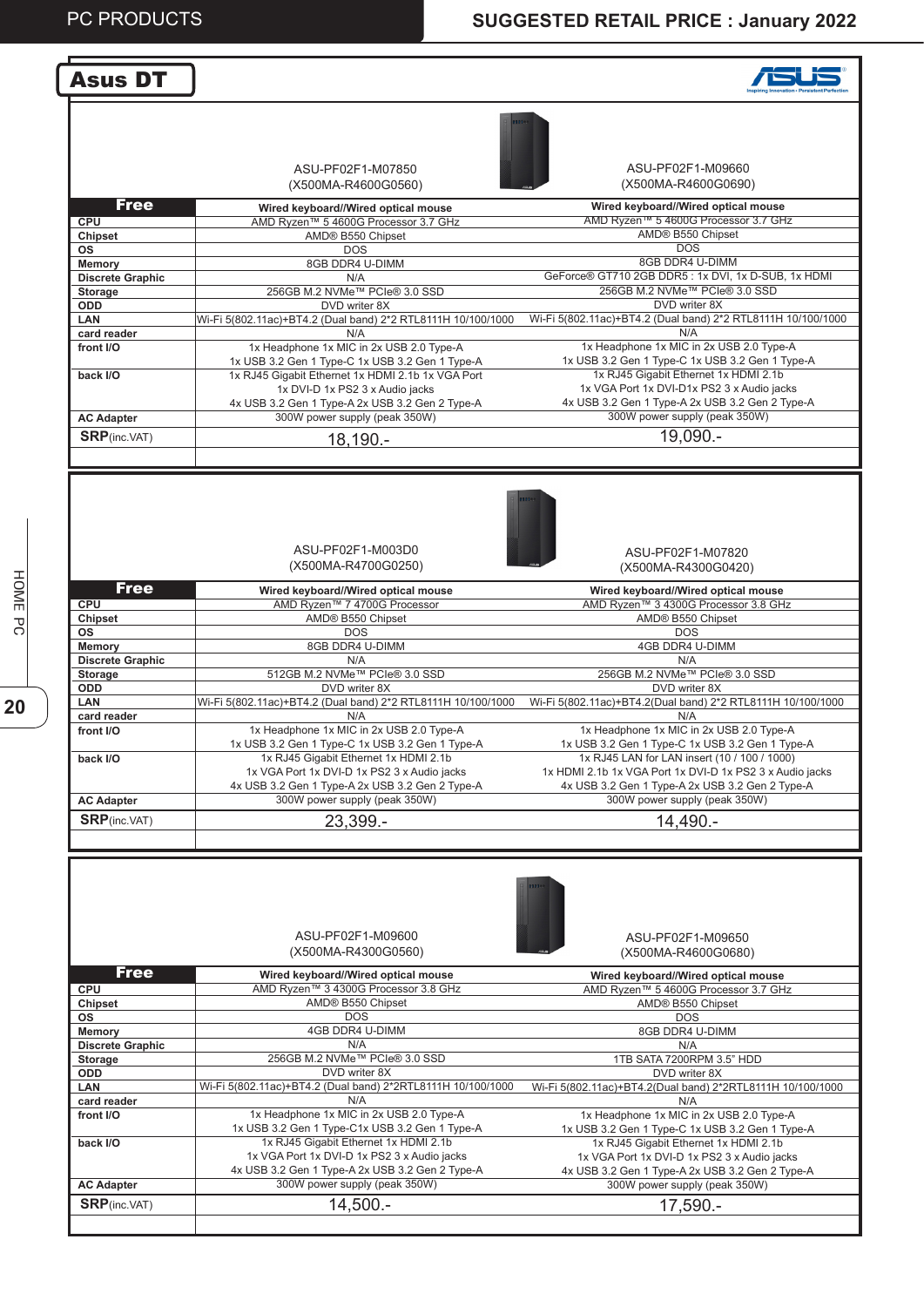| <b>Asus DT</b>                            |                                                                                             |                                                                                                                           |
|-------------------------------------------|---------------------------------------------------------------------------------------------|---------------------------------------------------------------------------------------------------------------------------|
|                                           |                                                                                             |                                                                                                                           |
|                                           | <b>New</b>                                                                                  | <b>New</b>                                                                                                                |
|                                           | ASU-PF02K2-M04210<br>S500SC-310105032T                                                      | ASU-PF02K2-M00AF0<br>S500SC-310105044W                                                                                    |
| <b>Free</b>                               |                                                                                             |                                                                                                                           |
| CPU                                       | Wired keyboard//Wired optical mouse<br>Intel® Core™ i3-10105 Processor 3.7 GHz              | Wired keyboard//Wired optical mouse<br>Intel® Core™ i3-10105 Processor 3.7 GHz                                            |
| <b>Chipset</b>                            | Intel® B560 Chipset                                                                         | Intel® B560 Chipset                                                                                                       |
| ΟS                                        | Windows 10 (64bit) (Home)                                                                   | Windows 11 (64bit) (Home)                                                                                                 |
| <b>Memory</b>                             | 8GB DDR4 U-DIMM                                                                             | 8GB DDR4 U-DIMM                                                                                                           |
| <b>Discrete Graphic</b>                   | N/A                                                                                         | N/A                                                                                                                       |
| Storage                                   | 256GB M.2 NVMe™ PCle® 3.0 SSD                                                               | 256GB M.2 NVMe™ PCle® 3.0 SSD                                                                                             |
| ODD                                       | DVD writer 8X                                                                               | DVD writer 8X<br>Wi-Fi 5(802.11ac)+BT5.0 (Dual band) 1*1 10/100/1000 Mbps                                                 |
| LAN<br>card reader                        | Wi-Fi 5(802.11ac)+BT5.0 (Dual band) 1*1 10/100/1000 Mbps<br>2-in-1 card reader SD / MMC     | 2-in-1 card reader SD / MMC                                                                                               |
| front I/O                                 | 1x Headphone 1x 3.5mm combo audio jack                                                      | 1x Headphone 1x 3.5mm combo audio jack 2x USB 3.2 Gen1                                                                    |
|                                           | 2x USB 3.2 Gen 1 Type-A 2x USB 3.2 Gen 2 Type-A HOUSING                                     | TypeA 2x USB 3.2 Gen 2 Type-A HOUSING                                                                                     |
| back I/O                                  | 1x Headphone out 1x Line-in 1x MIC in 1x RJ45 LAN for LAN                                   | 1x Headphone out 1x Line-in 1x MIC in 1x RJ45 Gigabit Ethernet                                                            |
|                                           | insert (10 / 100 / 1000) 1x HDMI 1.4 1x VGA Port 2x PS2                                     | 1x HDMI 1.4 1x VGA Port 2x PS2 1x Serial port                                                                             |
|                                           | 1x Serial port 2x USB 2.0 Type-A 2x USB 3.2 Gen 1 Type-A                                    | 2x USB 2.0 Type-A 2x USB 3.2 Gen 1 Type-A                                                                                 |
| <b>AC Adapter</b>                         | 180W power supply (80+ Bronze, peak 228W)                                                   | 180W power supply (80+ Bronze, peak 228W)                                                                                 |
| <b>SRP</b> (inc.VAT)                      | $15,490. -$                                                                                 | $15,490. -$                                                                                                               |
|                                           |                                                                                             |                                                                                                                           |
|                                           |                                                                                             |                                                                                                                           |
|                                           | New<br>ASU-PF02K2-M04240                                                                    | New<br>ASU-PF02K2-M00AD0                                                                                                  |
|                                           | S500SC-310105004TS                                                                          | S500SC-310105004WS                                                                                                        |
| <b>Free</b>                               | Wired keyboard//Wired optical mouse                                                         | Wired keyboard//Wired optical mouse                                                                                       |
| <b>CPU</b>                                | Intel® Core™ i3-10105 Processor 3.7 GHz                                                     | Intel® Core™ i3-10105 Processor 3.7 GHz                                                                                   |
| Chipset<br><b>OS</b>                      | Intel® B560 Chipset<br>Windows 10 (64bit) (Home)                                            | Intel® B560 Chipset<br>Windows 11 (64bit) (Home)                                                                          |
| Memory                                    | 8GB DDR4 U-DIMM                                                                             | 8GB DDR4 U-DIMM                                                                                                           |
| <b>Discrete Graphic</b>                   | N/A                                                                                         | N/A                                                                                                                       |
| <b>Storage</b>                            | 512GB M.2 NVMe™ PCle® 3.0 SSD                                                               | 512GB M.2 NVMe™ PCle® 3.0 SSD                                                                                             |
| ODD                                       | DVD writer 8X                                                                               | DVD writer 8X                                                                                                             |
| <b>LAN</b>                                | Wi-Fi 5(802.11ac)+BT5.0 (Dual band) 1*1 10/100/1000 Mbps                                    | Wi-Fi 5(802.11ac)+BT5.0 (Dual band) 1*1 10/100/1000 Mbps                                                                  |
| card reader                               | 2-in-1 card reader SD / MMC                                                                 | 2-in-1 card reader SD / MMC                                                                                               |
| front I/O                                 | 1x Headphone 1x 3.5mm combo audio jack 2x USB 3.2 Gen 1                                     | 1x Headphone 1x 3.5mm combo audio jack                                                                                    |
| back I/O                                  | Type-A 2x USB 3.2 Gen 2 Type-A HOUSING<br>1x Headphone out 1x Line-in 1x MIC in 1x RJ45 LAN | 2x USB 3.2 Gen 1 Type-A 2x USB 3.2 Gen 2 Type-A HOUSING<br>1x Headphone out 1x Line-in 1x MIC in 1x RJ45 Gigabit Ethernet |
|                                           | for LAN insert (10 / 100 / 1000) 1x HDMI 1.4 1x VGA Port                                    | 1x HDMI 1.4 1x VGA Port 2x PS2 1x Serial port                                                                             |
|                                           | 2x PS2 1xSerial port 2x USB 2.0 Type-A 2x USB 3.2 Gen 1 TypeA                               |                                                                                                                           |
|                                           |                                                                                             |                                                                                                                           |
|                                           |                                                                                             | 2x USB 2.0 Type-A 2x USB 3.2 Gen 1 Type-A                                                                                 |
| <b>AC Adapter</b>                         | 180W power supply (80+ Bronze, peak 228W)                                                   | 180W power supply (80+ Bronze, peak 228W)                                                                                 |
| <b>SRP</b> (inc.VAT)                      | 17,990.-                                                                                    | 17,990.-                                                                                                                  |
|                                           |                                                                                             |                                                                                                                           |
|                                           | New                                                                                         |                                                                                                                           |
|                                           | ASU-PF02K2-M00AH0<br>S500SC-511400010WS                                                     | ASU-PF0251-M11910<br>(D700MAES-5104000110)                                                                                |
| <b>Free</b>                               | Wired keyboard//Wired optical mouse                                                         | Wired keyboard//Wired optical mouse                                                                                       |
| <b>CPU</b>                                | Intel® Core™ i5-11400 Processor 2.6 GHz                                                     | Intel® Core™ i5-10400 Processor 2.9 GHz                                                                                   |
| Chipset                                   | Intel® B560 Chipset                                                                         | Intel® B460 Chipset                                                                                                       |
| ΟS                                        | Windows 11 (64bit) (Home)                                                                   | <b>DOS</b>                                                                                                                |
| <b>Memory</b>                             | 8GB DDR4 U-DIMM                                                                             | 8GB DDR4 U-DIMM                                                                                                           |
| <b>Discrete Graphic</b>                   | N/A                                                                                         | NVIDIA® GeForce® GT1030 2GB : 1x DVI, 1x HDMI                                                                             |
| Storage                                   | 512GB M.2 NVMe™ PCle® 3.0 SSD<br>DVD writer 8X                                              | 256GB M.2 NVMe™ PCle® 3.0 SSD<br>DVD writer 8X                                                                            |
| ODD<br>LAN                                | Wi-Fi 5(802.11ac)+BT5.0 (Dual band) 1*1 10/100/1000 Mbps                                    | Wi-Fi 6+BT 5.0 (Dual band) 2*2 Intel WGI219V 10/100/1000 GbE                                                              |
| card reader                               | 2-in-1 card reader SD / MMC                                                                 | 1x 2 in 1 card reader SD / MMC 1x Smart card reader                                                                       |
| front I/O                                 | 1x Headphone 1x 3.5mm combo audio jack 2x USB 3.2 Gen 1                                     | 1x Headphone 1x 3.5mm combo audio jack                                                                                    |
|                                           | Type-A 2x USB 3.2 Gen 2 Type-A HOUSING                                                      | 1x USB 3.2 Gen 1 Type-C 6x USB 3.2 Gen 1 Type-A                                                                           |
| back I/O                                  | 1x Headphone out 1x Line-in 1x MIC in 1x RJ45 Gigabit Ethernet                              | 1x RJ45 LAN for LAN insert (10 / 100 / 1000) 1x HDMI 1.4                                                                  |
|                                           | 1x HDMI 1.4 1x VGA Port 2x PS2 1x Serial port                                               | 1x VGA Port 1x Display port 1.2 2x PS2 3 x Audio jacks                                                                    |
|                                           | 2x USB 2.0 Type-A 2x USB 3.2 Gen 1 Type-A                                                   | 4x USB 2.0 Type-A                                                                                                         |
| <b>AC Adapter</b><br><b>SRP</b> (inc.VAT) | 300W power supply (80+ Platinum, peak 390W)<br>20,990.-                                     | 300W power supply (80+ Platinum, peak 390W)<br>$20,490. -$                                                                |

HOME PC **21**<br>**21**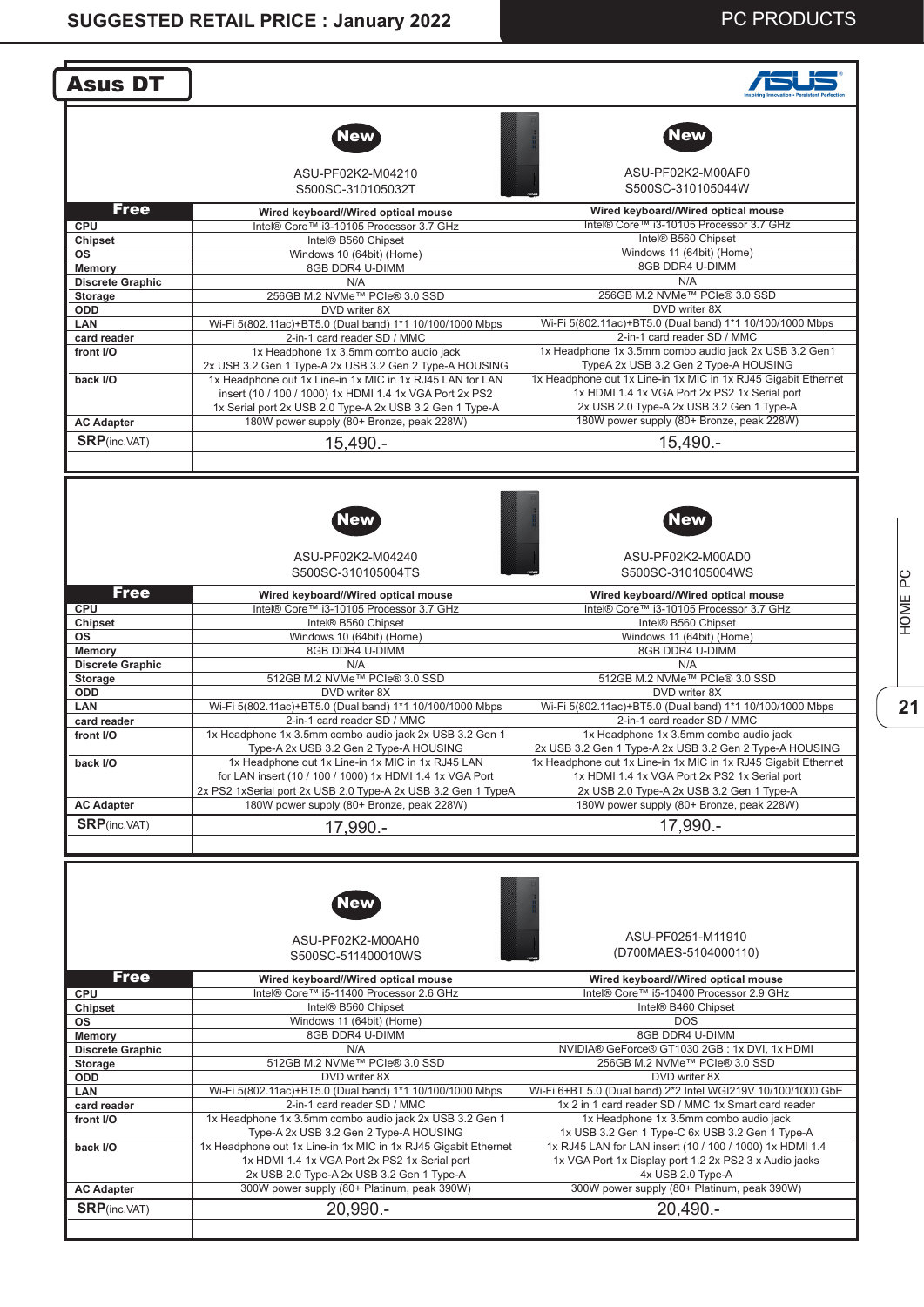| <b>Asus DT</b>                            |                                                                                                               |                                                                                                     |
|-------------------------------------------|---------------------------------------------------------------------------------------------------------------|-----------------------------------------------------------------------------------------------------|
|                                           | ASU-PF0251-M11920<br>(D700MAES-7107000130)                                                                    | New<br>ASU-PF02S2-M003W0<br>G10DK-A3400G061W                                                        |
| <b>Free</b>                               | Wired keyboard//Wired optical mouse<br>Intel® Core™ i7-10700 Processor 2.9 GHz                                | Wired keyboard//Wired optical mouse                                                                 |
| <b>CPU</b><br>Chipset                     | Intel® B460 Chipset                                                                                           | AMD Ryzen™ 5 3400G Processor 3.7 GHz<br>AMD® B550 Chipset                                           |
| ΟS                                        | <b>DOS</b>                                                                                                    | Windows 11 (64bit) (Home)                                                                           |
| <b>Memory</b>                             | 8GB DDR4 U-DIMM                                                                                               | 8GB DDR4 U-DIMM                                                                                     |
| <b>Discrete Graphic</b><br>Storage        | N/A<br>512GB M.2 NVMe™ PCIe® 3.0 SSD                                                                          | NVIDIA® GeForce® GTX1650 4GB DDR6: 1x DP,1x DVI,1x HDMI<br>512GB M.2 NVMe™ PCle® 3.0 SSD            |
| ODD                                       | DVD writer 8X                                                                                                 |                                                                                                     |
| LAN                                       | Wi-Fi 6+BT 5.0 (Dual band) 2*2 Intel WGI219V 10/100/1000 GbE                                                  | Wi-Fi 6(802.11ax)+BT5.0 (Dual band) 2*2RTL8111H 10/100/1000                                         |
| card reader                               | 1x 2 in 1 card reader SD / MMC 1x Smart card reader                                                           |                                                                                                     |
| front I/O                                 | 1x Headphone 1x 3.5mm combo audio jack<br>1x USB 3.2 Gen 1 Type-C6x USB 3.2 Gen 1 Type-A                      | 1x 3.5mm combo audio jack<br>2x USB 3.2 Gen 1 Type-A                                                |
| back I/O                                  | 1x RJ45 LAN for LAN insert (10 / 100 / 1000)                                                                  | 1x RJ45 Gigabit Ethernet 1x HDMI 1.4 1x VGA Port 1x DVI-D                                           |
|                                           | 1x HDMI 1.4 1x VGA Port 1x Display port 1.2                                                                   | 1x PS2 3 x Audio jacks 4x USB 3.2 Gen 1 Type-A                                                      |
|                                           | 2x PS2 3 x Audio jacks 4x USB 2.0 Type-A                                                                      | 2x USB 3.2 Gen 2 Type-A                                                                             |
| <b>AC Adapter</b>                         | 300W power supply (80+ Platinum, peak 390W)                                                                   | 500W power supply (80+ Bronze, peak 550W)                                                           |
| <b>SRP</b> (inc.VAT)                      | $25,190. -$                                                                                                   | 26,990.-                                                                                            |
|                                           |                                                                                                               |                                                                                                     |
| <b>Asus AIO</b>                           |                                                                                                               |                                                                                                     |
|                                           | Non-Touch<br>ASU-M241DAKBA016TS<br><b>SAMARITIRA CONSIDERATION</b>                                            | New<br>Non-Touch<br>ASU-M241DAK-BA284T                                                              |
| <b>Free</b>                               |                                                                                                               |                                                                                                     |
| <b>CPU</b><br><b>Chipset</b>              | 23.8" LCD//250nits//FHD (1920 x 1080) 16:9//Anti-glare<br>AMD Ryzen™ 5 3500U Processor 2.1 GHz                | 23.8" LCD//250nits//FHD (1920 x 1080) 16:9//Anti-glare<br>AMD Athlon™ Silver 3050U Procesor 2.3 GHz |
| ΟS                                        | N/A                                                                                                           | N/A                                                                                                 |
| <b>Memory</b>                             | 4GB DDR4 SO-DIMM                                                                                              | 4GB DDR4 SO-DIMM                                                                                    |
| <b>Discrete Graphic</b><br><b>Storage</b> | 1TB SATA 5400RPM 2.5" HDD<br>External DVD writer 8X                                                           | 1TB SATA 5400RPM 2.5" HDD<br>N/A                                                                    |
| ODD                                       | Wi-Fi 5(802.11ac)+Bluetooth 5.0 (Dual band) 1*1 10/100/1000Mbps                                               | Wi-Fi 5(802.11ac)+BT 5.0 (Dual band) 1*1 10/100/1000Mbps                                            |
| LAN                                       | 720p HD camera                                                                                                | 720p HD camera                                                                                      |
| card reader<br>front I/O                  | Windows 10 Home (64bit) // Office Home & Student 2019 included<br>Output: 19V DC, 4.74A, 90W, Input: 100~240V | Windows 10 Home (64bit)<br>90W AC Adapter, Output: 19V DC, 4.74A, 90W, Input: 100~240V              |
|                                           | 1x Kensington lock 1x 3.5mm combo audio jack                                                                  | AC 50/60Hz universal 1x Kensington lock 1x 3.5mm combo audio                                        |
| back I/O                                  | 1x USB 2.0 Type-A                                                                                             | 1x DC-in 1x RJ45 LAN jack for LAN insert (10 / 100 / 1000)                                          |
|                                           | 1x DC-in 1x HDMI in 1.4 1x HDMI out 1.4 4x USB 3.2 Gen 1                                                      | 1x HDMI in 1.4 1x HDMI out 1.4                                                                      |
| <b>AC Adapter</b>                         | Type-A 1x RJ45 LAN jack for LAN insert (10 / 100 / 1000)<br>05.4 Kg                                           | 4x USB 3.2 Gen 1 Type-A<br>5.4 Kg                                                                   |
| <b>SRP</b> (inc.VAT)                      | 19,990.-                                                                                                      | 15,990.-                                                                                            |
|                                           |                                                                                                               |                                                                                                     |
| <b>Free</b>                               | New<br>Touch<br>ASU-V161GARTBD073T                                                                            |                                                                                                     |
| <b>CPU</b>                                | 15.6"//200nits//NTSC: 45%//HD (1366 x 768) 16:9//Glossy display                                               |                                                                                                     |
| Chipset                                   | Intel® Celeron® N4020 Processor 1.1 GHz                                                                       |                                                                                                     |
| <b>OS</b>                                 | N/A                                                                                                           |                                                                                                     |
| <b>Memory</b><br><b>Discrete Graphic</b>  | 4GB DDR4 SO-DIMM<br>128GB SATA 2.5" SSD                                                                       |                                                                                                     |
| Storage                                   | N/A                                                                                                           |                                                                                                     |
| ODD                                       | Wi-Fi 5(802.11ac)+BT4.1(Dual band)1*1 10/100/1000Mbps                                                         |                                                                                                     |
| LAN                                       | 720p HD camera<br>Windows 10 Home (64bit)                                                                     |                                                                                                     |
| card reader<br>front I/O                  | 1x Headphone out 1x Kensington lock 1x MIC-in 1x 6-in-1 card read-                                            |                                                                                                     |
|                                           | er SD / SDHC / SDXC / MS / MS Pro / MMC 2x USB 3.2 Gen 1 Type-A                                               |                                                                                                     |
| back I/O                                  | 1x DC-in 1x VGA Port (D-Sub) 2x COM port                                                                      |                                                                                                     |
|                                           | 1x RJ45 Gigabit Ethernet 1x HDMI out 1.4                                                                      |                                                                                                     |
| <b>AC Adapter</b>                         | 2x USB 3.2 Gen 1 Type-A<br>$2.0$ kg                                                                           |                                                                                                     |
| <b>SRP</b> (inc.VAT)                      | $13,190. -$                                                                                                   |                                                                                                     |
|                                           |                                                                                                               |                                                                                                     |
|                                           |                                                                                                               |                                                                                                     |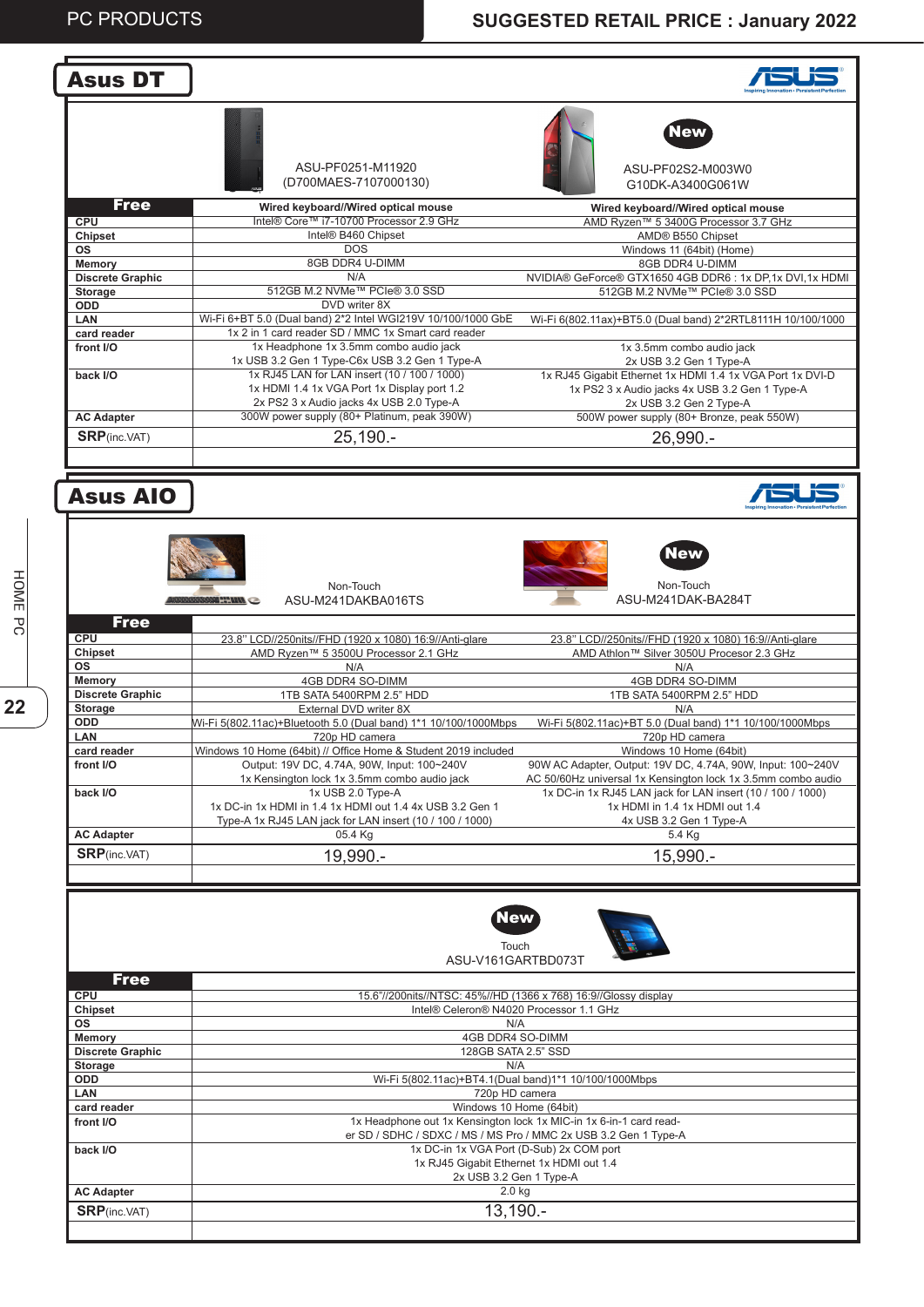| <b>Acer Aspire PC</b>                                                                                                    |                                                                                                                                                                                                                                                                                                                                                                                     |                                                                                                                                                                                                                                                                                                                                                                                              |  |
|--------------------------------------------------------------------------------------------------------------------------|-------------------------------------------------------------------------------------------------------------------------------------------------------------------------------------------------------------------------------------------------------------------------------------------------------------------------------------------------------------------------------------|----------------------------------------------------------------------------------------------------------------------------------------------------------------------------------------------------------------------------------------------------------------------------------------------------------------------------------------------------------------------------------------------|--|
|                                                                                                                          |                                                                                                                                                                                                                                                                                                                                                                                     | <b>AMDA</b><br><b>Aspire C24-420-</b><br>R38G1T23Mi/T001<br>ACR-DOBFXST001                                                                                                                                                                                                                                                                                                                   |  |
| <b>CPU</b>                                                                                                               |                                                                                                                                                                                                                                                                                                                                                                                     | AMD Ryzen™ 3 3250U dual-core processor                                                                                                                                                                                                                                                                                                                                                       |  |
| <b>OS</b>                                                                                                                |                                                                                                                                                                                                                                                                                                                                                                                     | Windows 10 Home 64-bit                                                                                                                                                                                                                                                                                                                                                                       |  |
| <b>Memory</b>                                                                                                            |                                                                                                                                                                                                                                                                                                                                                                                     | 8GB DDR4 soDIMM Up to 16GB of Dual-channel DDR4                                                                                                                                                                                                                                                                                                                                              |  |
| <b>Harddisk</b><br><b>CD-ROM</b>                                                                                         |                                                                                                                                                                                                                                                                                                                                                                                     | 1 TB 2.5-inch 5400 RPM, 7 mm high<br>Ext.ODD                                                                                                                                                                                                                                                                                                                                                 |  |
| Graphics                                                                                                                 |                                                                                                                                                                                                                                                                                                                                                                                     | <b>UMA</b>                                                                                                                                                                                                                                                                                                                                                                                   |  |
| <b>Display Screen</b><br><b>Connectivity</b>                                                                             | Touch support: No Size (inches): 23.8 inch<br>Display max resolution: 1920 x 1080 Backlight: LED<br>Brightness (cd/m2): 250nits Built-in stereo speakers<br>WLAN: 802.11ac/a/b/g/n wireless LAN and BT 4.2 LE                                                                                                                                                                       |                                                                                                                                                                                                                                                                                                                                                                                              |  |
| Camera                                                                                                                   |                                                                                                                                                                                                                                                                                                                                                                                     | LAN: Gigabit Ethernet Input Signal: SD Card, DC-in, HDMI, USB3.2<br>Gen1 x2, USB3.2 Gen2 x2 Power supply : 3-pin 65W AC adapter<br>Integrated 1.0 MP HD high-sense webcam                                                                                                                                                                                                                    |  |
| Mouse/Keyboard                                                                                                           |                                                                                                                                                                                                                                                                                                                                                                                     | Wireless keyboard and mouse                                                                                                                                                                                                                                                                                                                                                                  |  |
| Warranty                                                                                                                 |                                                                                                                                                                                                                                                                                                                                                                                     | Warranty 3 Years Parts & Labor, 3 Year On-Site Service                                                                                                                                                                                                                                                                                                                                       |  |
| <b>SRP</b> (inc.VAT)                                                                                                     |                                                                                                                                                                                                                                                                                                                                                                                     | 19,990.-                                                                                                                                                                                                                                                                                                                                                                                     |  |
| <b>CPU</b><br><b>OS</b><br><b>Memory</b><br><b>Harddisk</b><br><b>CD-ROM</b><br><b>Graphics</b><br><b>Display Screen</b> | 1114G1T23Mi/T003<br>ACR-DQBFTST003<br>11th Generation Intel® Core™ i3-1115G4 Processor<br>Windows 10 Home 64-bit / Office 2019<br>4GB DDR4 soDIMM Up to 32GB of Dual-channel DDR4<br>1 TB 2.5-inch 5400 RPM, 7 mm high<br>Ext. ODD<br><b>UMA</b><br>Touch support: No Size (inches): 23.8 inch<br>Display max resolution: 1920 x 1080 Backlight: LED<br>Brightness (cd/m2): 350nits | 1118G1T21Mi/T002<br>ACR-DQBG7ST002<br>11th Generation Intel® Core™ i3-1115G4Processor<br>Windows 10 Home 64-bit<br>8GB DDR4 soDIMM Up to 16GB of Dual-channel DDR4<br>1TB 2.5-inch 5400 RPM, 7 mm high 256 GB M.2 2280 PCI-E SSD<br>Ext.ODD<br><b>UMA</b><br>Touch support: No Size (inches): 21.5 inch<br>Display max resolution: 1920 x 1080 Backlight: LED<br>Brightness (cd/m2): 350nits |  |
| Connectivity                                                                                                             | WLAN: 802.11 ax/ac/a/b/g/n and BT 5.0<br>LAN: Gigabit Ethernet Expansion slot(s): M.2 slot (for SSD):<br>1 M.2 slot (for WLAN): 1 Power supply : 3-pin 65W AC adapter                                                                                                                                                                                                               | WLAN: 802.11 ac/a/b/q/n, Bluetooth<br>LAN: Gigabit Ethernet Expansion slot(s): M.2 slot (for WLAN): 1<br>M.2 slot (for SSD): 1 Power supply : 3-pin 65W AC adapter                                                                                                                                                                                                                           |  |
| Camera<br>Mouse/Keyboard                                                                                                 | Integrated 1.0 MP HD webcam with 2 stereo microphones<br>Wireless keyboard and mouse                                                                                                                                                                                                                                                                                                | Integrated 1.0 MP HD webcam with 2 stereo microphones<br>Wireless keyboard and mouse                                                                                                                                                                                                                                                                                                         |  |
| Warranty                                                                                                                 | Warranty 3 Years Parts & Labor, 3 Year On-Site Service                                                                                                                                                                                                                                                                                                                              | Warranty 3 Years Parts & Labor, 3 Year On-Site Service                                                                                                                                                                                                                                                                                                                                       |  |
| <b>SRP</b> (inc.VAT)                                                                                                     | 20,990.-                                                                                                                                                                                                                                                                                                                                                                            | 19,990.-                                                                                                                                                                                                                                                                                                                                                                                     |  |
|                                                                                                                          | <b>New</b><br><b>Aspire C24-1650-</b><br>acer<br>1114G0T23Mi/T005<br>ACR-DQBFTST005                                                                                                                                                                                                                                                                                                 | <b>New</b><br><b>Aspire C24-1650-</b><br>acer<br>1138G0T23Mi/T006<br>ACR-DQBFSST006                                                                                                                                                                                                                                                                                                          |  |
| <b>CPU</b>                                                                                                               | 11th Generation Intel® Core™ i3-1115G4 Processor                                                                                                                                                                                                                                                                                                                                    | 11th Generation Intel® Core™ i5-1135G7 Processor                                                                                                                                                                                                                                                                                                                                             |  |
| <b>OS</b><br><b>Memory</b>                                                                                               | Windows 10 Home 64-bit / Office 2019<br>8GB DDR4 soDIMM Up to 32GB of Dual-channel DDR4                                                                                                                                                                                                                                                                                             | Windows 10 Home 64-bit / Office 2019<br>8GB DDR4 soDIMM Up to 32GB of Dual-channel DDR4                                                                                                                                                                                                                                                                                                      |  |
| <b>Harddisk</b>                                                                                                          | 512GB M.2 2280 PCI-E SSD                                                                                                                                                                                                                                                                                                                                                            | 512GB M.2 2280 PCI-E SSD                                                                                                                                                                                                                                                                                                                                                                     |  |
| <b>CD-ROM</b>                                                                                                            | Ext. ODD                                                                                                                                                                                                                                                                                                                                                                            | Ext. ODD                                                                                                                                                                                                                                                                                                                                                                                     |  |
| Graphics<br><b>Display Screen</b><br>Connectivity                                                                        | <b>UMA</b><br>Touch support: No Size (inches): 23.8 inch<br>Display max resolution: 1920 x 1080 Backlight: LED<br>Brightness (cd/m2): 350nits Built-in stereo speakers<br>WLAN: 802.11 ax/ac/a/b/g/n and BT 5.0                                                                                                                                                                     | <b>UMA</b><br>Touch support: No Size (inches): 23.8 inch<br>Display max resolution: 1920 x 1080 Backlight: LED<br>Brightness (cd/m2): 350nits Built-in stereo speakers<br>WLAN: 802.11 ax/ac/a/b/g/n and BT 5.0 LAN: Gigabit Ethernet                                                                                                                                                        |  |
| Camera                                                                                                                   | LAN: Gigabit Ethernet Expansion slot(s): M.2 slot (for SSD): 1<br>M.2 slot (for WLAN): 1 Power supply : 3-pin 65W AC adapter<br>Integrated 1.0 MP HD webcam with 2 stereo microphones                                                                                                                                                                                               | Expansion slot(s) : M.2 slot (for SSD): 1 M.2 slot (for WLAN): 1<br>Power supply: 3-pin 65W AC adapter<br>Integrated 1.0 MP HD webcam with 2 stereo microphones                                                                                                                                                                                                                              |  |
| Mouse/Keyboard                                                                                                           | Wireless keyboard and mouse                                                                                                                                                                                                                                                                                                                                                         | Wireless keyboard and mouse                                                                                                                                                                                                                                                                                                                                                                  |  |
| Warranty                                                                                                                 | Warranty 3 Years Parts & Labor, 3 Year On-Site Service                                                                                                                                                                                                                                                                                                                              | Warranty 3 Years Parts & Labor, 3 Year On-Site Service                                                                                                                                                                                                                                                                                                                                       |  |
| <b>SRP</b> (inc.VAT)                                                                                                     | 22,990.-                                                                                                                                                                                                                                                                                                                                                                            | $25,990. -$                                                                                                                                                                                                                                                                                                                                                                                  |  |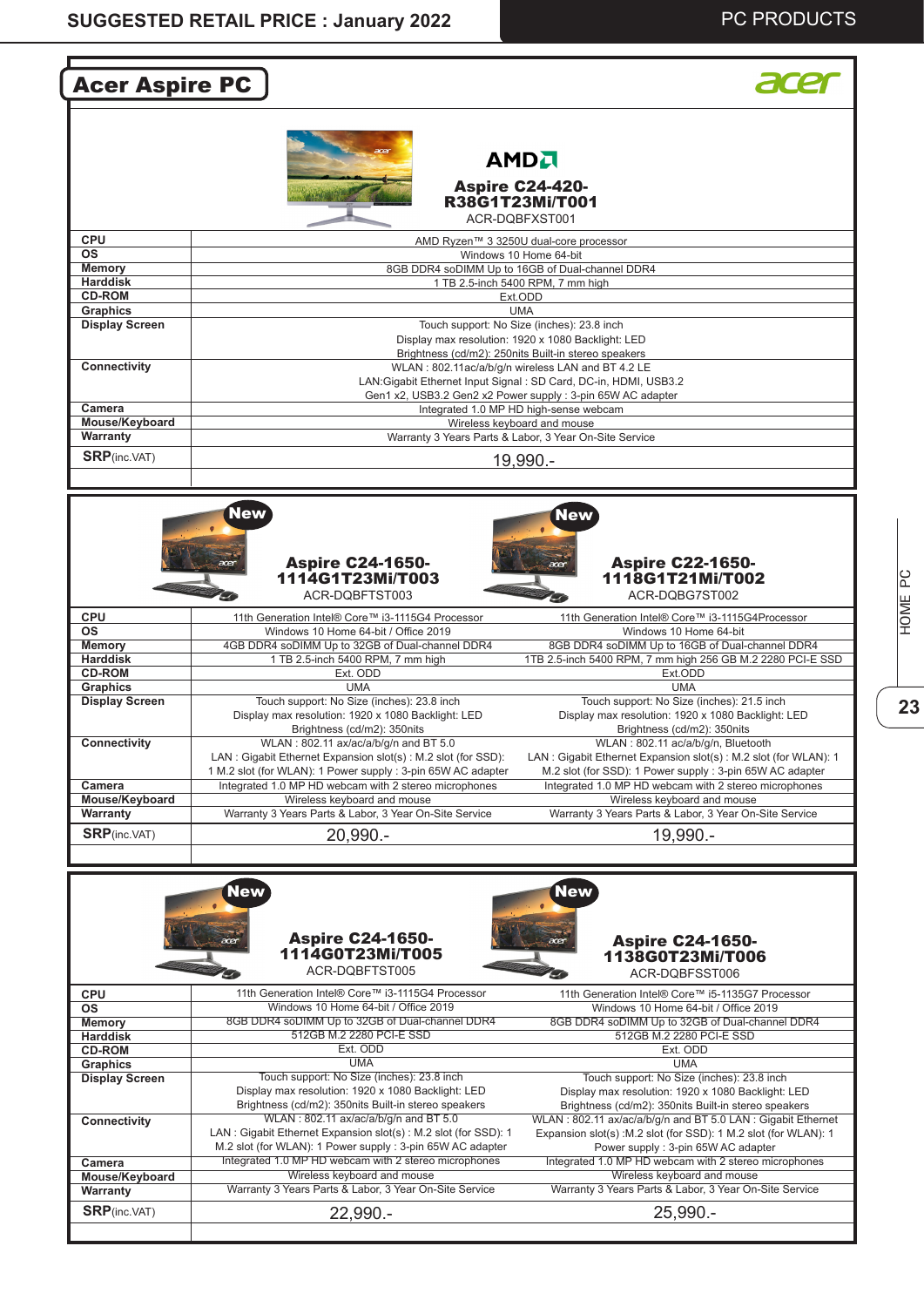## **PC PRODUCTS SUGGESTED RETAIL PRICE : January 2022**

| <b>Acer Aspire PC</b>             |                                                                                                                    |                                                                                                                                     |
|-----------------------------------|--------------------------------------------------------------------------------------------------------------------|-------------------------------------------------------------------------------------------------------------------------------------|
|                                   |                                                                                                                    |                                                                                                                                     |
|                                   | New                                                                                                                | New                                                                                                                                 |
|                                   |                                                                                                                    |                                                                                                                                     |
|                                   |                                                                                                                    |                                                                                                                                     |
|                                   | <b>Aspire C24-1651-</b><br>1134G1T23Mi/T001                                                                        | <b>Aspire C24-1651-</b>                                                                                                             |
|                                   | ACR-DOBFYST001                                                                                                     | 1138G0T23MGi/T001<br>ACR-DQBG9ST001                                                                                                 |
|                                   |                                                                                                                    |                                                                                                                                     |
| <b>CPU</b><br><b>OS</b>           | 11th Generation Intel® Core™ i5-1135G7 Processor<br>Windows 10 Home 64-bit                                         | 11th Generation Intel® Core™ i5-1135G7 Processor<br>Windows 10 Home 64-bit                                                          |
| <b>Memory</b>                     | 4GB DDR4 soDIMM Up to 32GB of Dual-channel DDR4                                                                    | 8GB DDR4 soDIMM Up to 32GB of Dual-channel DDR4                                                                                     |
| <b>Harddisk</b><br><b>CD-ROM</b>  | 128 GB M.2 2280 PCI-E SSD 1TB 2.5-inch 5400 RPM, 7 mm high<br>No                                                   | 512GB M.2 2280 PCI-E SSD<br><b>No</b>                                                                                               |
| Graphics                          | <b>UMA</b>                                                                                                         | NVIDIA® GeForce® MX450 with 2 GB of GDDR6                                                                                           |
| <b>Display Screen</b>             | Touch support: Yes Size (inches): 23.8 inch                                                                        | Touch support: Yes Size (inches): 23.8 inch                                                                                         |
|                                   | Display max resolution: 1920 x 1080 Backlight: LED<br>Brightness (cd/m2): 350nits Built-in stereo speakers         | Display max resolution: 1920 x 1080<br>Backlight: LED Brightness (cd/m2): 350nits                                                   |
| Connectivity                      | WLAN: 802.11 ax/ac/a/b/g/n and Bluetooth® 5.0                                                                      | WLAN: 802.11 ax/ac/a/b/g/n and Bluetooth® 5.0                                                                                       |
|                                   | LAN: Gigabit Ethernet Expansion slot(s): M.2 slot (for WLAN): 1                                                    | LAN: Gigabit Ethernet Expansion slot(s): M.2 slot (for WLAN): 1                                                                     |
| Camera                            | M.2 slot (for SSD): 1 Power supply : 3-pin 65W AC adapter<br>Integrated 1.0 MP HD webcam with 2 stereo microphones | M.2 slot (for SSD): 1 Power supply : 3-pin 65W AC adapter<br>Integrated 1.0 MP HD webcam with 2 stereo microphones                  |
| Mouse/Keyboard                    | Wireless keyboard and mouse                                                                                        | Wireless keyboard and mouse                                                                                                         |
| Warranty                          | Warranty 3 Years Parts & Labor, 3 Year On-Site Service                                                             | Warranty 3 Years Parts & Labor, 3 Year On-Site Service                                                                              |
| <b>SRP</b> (inc.VAT)              | 25,990.-                                                                                                           | $30.990 -$                                                                                                                          |
|                                   |                                                                                                                    |                                                                                                                                     |
|                                   |                                                                                                                    |                                                                                                                                     |
|                                   | <b>New</b>                                                                                                         | <b>New</b>                                                                                                                          |
|                                   |                                                                                                                    |                                                                                                                                     |
|                                   | <b>Aspire C24-1651-</b><br>acer                                                                                    | <b>Aspire TC-1660-</b>                                                                                                              |
|                                   | 11616G0T23Mi/T001                                                                                                  | 1014G1T0Mi/T001                                                                                                                     |
|                                   | ACR-DQBG1ST001                                                                                                     | ACR-DTBGVST001                                                                                                                      |
| <b>CPU</b>                        | 11th Generation Intel® Core™ i7-1165G7 Processor                                                                   | 10th Generation Intel® Core™ i3-10105 Processor                                                                                     |
| <b>OS</b>                         | Windows 10 Home 64-bit                                                                                             | Eshell OS                                                                                                                           |
| <b>Memory</b><br><b>Harddisk</b>  | 16GB DDR4 soDIMM Up to 32GB of Dual-channel DDR4<br>512GB M.2 2280 PCI-E SSD                                       | 4GB DDR4 Up to 32 GB of Dual-channel DDR4<br>1 TB 3.5-inch 7200 RPM                                                                 |
| <b>CD-ROM</b>                     | No                                                                                                                 | 8X DVD-RW drive, 9.0 mm slim, tray-load, M-DISC Ready                                                                               |
| Graphics<br><b>Display Screen</b> | <b>UMA</b><br>Touch support: Yes Size (inches): 23.8 inch                                                          | <b>UMA</b>                                                                                                                          |
|                                   | Display max resolution: 1920 x 1080 Backlight: LED                                                                 |                                                                                                                                     |
|                                   | Brightness (cd/m2): 350nits Built-in stereo speakers                                                               |                                                                                                                                     |
| Connectivity                      | WLAN: 802.11 ax/ac/a/b/g/n and BT 5.0<br>LAN: Gigabit Ethernet Expansion slot(s): M.2 slot (for WLAN): 1           | WLAN: 802.11ax/ac/a/b/g/n, Wi-Fi 6 with Bluetooth® 5.0<br>Expansion slot(s): PCle x 16 slot: 1 PCle x1 slot: 1                      |
|                                   | M.2 slot (for SSD): 1 Power supply : 3-pin 65W AC adapter                                                          | M.2 slot (for SSD): 1 M.2 slot (for WLAN): 1 Power supply: 300 W                                                                    |
| Camera<br>Mouse/Keyboard          | Integrated 1.0 MP HD webcam with 2 stereo microphones<br>Wireless keyboard and mouse                               | Wireless keyboard and mouse (EN only)                                                                                               |
| Warranty                          | Warranty 3 Years Parts & Labor, 3 Year On-Site Service                                                             | 3 Years Parts & Labor and 3 Year On-Site Service                                                                                    |
| <b>SRP</b> (inc.VAT)              | 32,990.-                                                                                                           |                                                                                                                                     |
|                                   |                                                                                                                    | 13,490.-                                                                                                                            |
|                                   |                                                                                                                    |                                                                                                                                     |
|                                   | <b>New</b>                                                                                                         | <b>New</b>                                                                                                                          |
|                                   |                                                                                                                    |                                                                                                                                     |
|                                   |                                                                                                                    |                                                                                                                                     |
|                                   | <b>Aspire TC-1660-</b><br>1014G1T0Mi/T002                                                                          | <b>Aspire TC-1660-</b>                                                                                                              |
|                                   | ACR-DTBGVST002                                                                                                     | 1018G1T0Mi/T003                                                                                                                     |
|                                   |                                                                                                                    | ACR-DTBGVST003                                                                                                                      |
| <b>CPU</b><br><b>OS</b>           | 10th Generation Intel® Core™ i3-10105 Processor<br>Windows 10 Home 64-bit                                          | 10th Generation Intel® Core™ i3-10105 Processor<br>Windows 10 Home 64-bit                                                           |
| <b>Memory</b>                     | 4GB DDR4 Up to 32 GB of Dual-channel DDR4                                                                          | 8GB DDR4 Up to 32 GB of Dual-channel DDR4                                                                                           |
| <b>Harddisk</b><br><b>CD-ROM</b>  | 1 TB 3.5-inch 7200 RPM<br>8X DVD-RW drive, 9.0 mm slim, tray-load, M-DISC Ready                                    | 1 TB 3.5-inch 7200 RPM<br>8X DVD-RW drive, 9.0 mm slim, tray-load, M-DISC Ready                                                     |
| Graphics                          | <b>UMA</b>                                                                                                         | <b>UMA</b>                                                                                                                          |
| <b>Display Screen</b>             |                                                                                                                    |                                                                                                                                     |
|                                   |                                                                                                                    |                                                                                                                                     |
| Connectivity                      | WLAN: 802.11ax/ac/a/b/g/n, Wi-Fi 6 with Bluetooth® 5.0                                                             | WLAN: 802.11ax/ac/a/b/g/n, Wi-Fi 6 with Bluetooth® 5.0                                                                              |
|                                   | Expansion slot(s): PCle x 16 slot: 1 PCle x1 slot: 1                                                               | Expansion slot(s): PCIe x 16 slot: 1 PCIe x1 slot: 1                                                                                |
| Camera                            |                                                                                                                    | M.2 slot (for SSD): 1 M.2 slot (for WLAN): 1 Power supply : 300 W M.2 slot (for SSD): 1 M.2 slot (for WLAN): 1 Power supply : 300 W |
| Mouse/Keyboard                    | Wireless keyboard and mouse                                                                                        | Wireless keyboard and mouse                                                                                                         |
| Warranty                          | 3 Years Parts & Labor and 3 Year On-Site Service                                                                   | 3 Years Parts & Labor and 3 Year On-Site Service                                                                                    |
| <b>SRP</b> (inc.VAT)              | 14,490.-                                                                                                           | 15,490.-                                                                                                                            |
|                                   |                                                                                                                    |                                                                                                                                     |
|                                   |                                                                                                                    |                                                                                                                                     |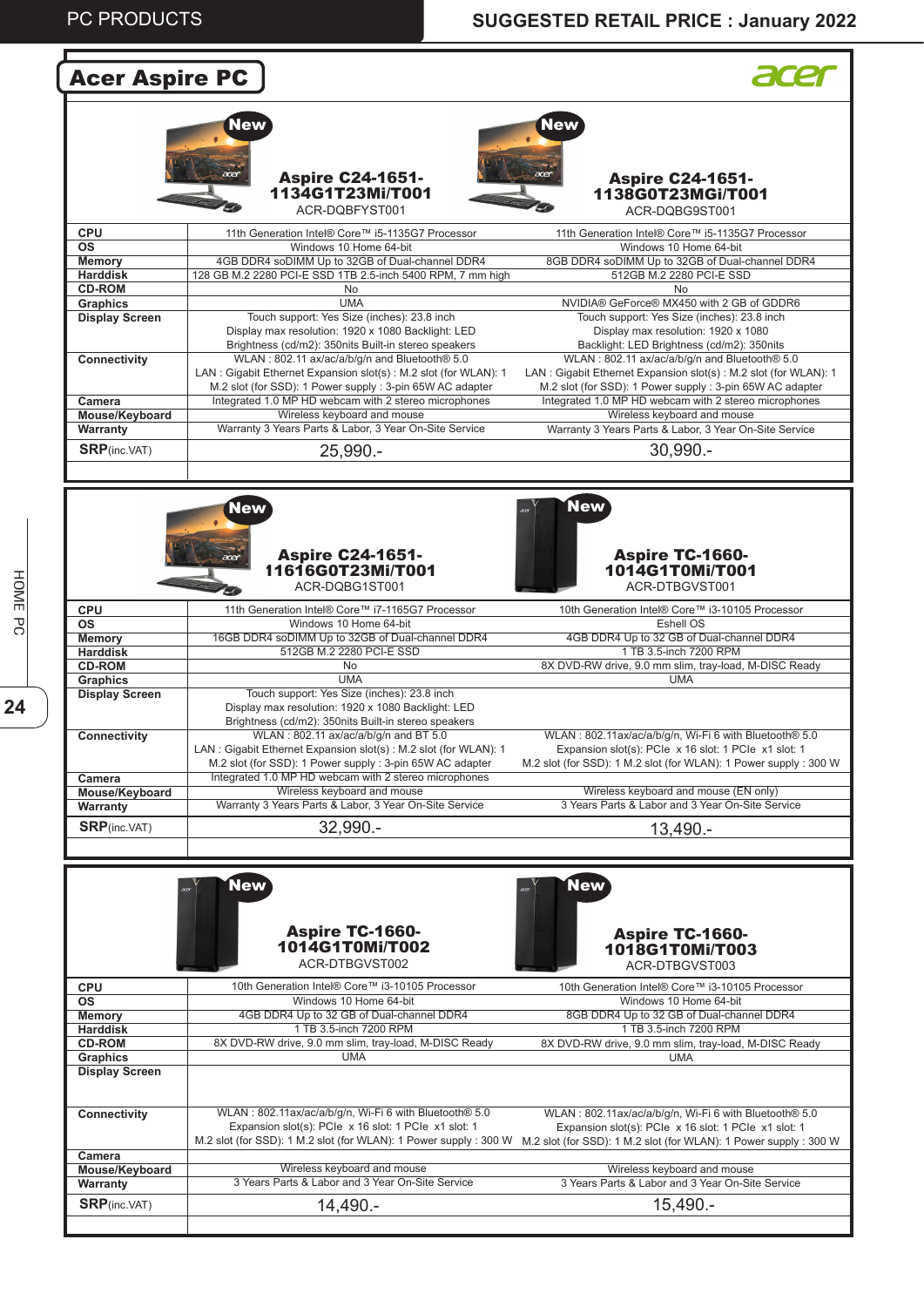#### **SUGGESTED RETAIL PRICE : January 2022**

#### PC PRODUCTS

| <b>Acer Aspire PC</b>                             |                                                                                                                                                                                     |                                                                                                                                                                                    |
|---------------------------------------------------|-------------------------------------------------------------------------------------------------------------------------------------------------------------------------------------|------------------------------------------------------------------------------------------------------------------------------------------------------------------------------------|
|                                                   | New<br><b>Aspire TC-1660-</b><br>1144G1T0Mi/T004<br>ACR-DTBGVST004                                                                                                                  | <b>New</b><br><b>Aspire TC-1660-</b><br>1148G1T0Mi/T006<br>ACR-DTBGVST006                                                                                                          |
| <b>CPU</b><br><b>OS</b>                           | 11th Generation Intel® Core™ i5-11400 Processor<br>Eshell OS                                                                                                                        | 11th Generation Intel® Core™ i5-11400 Processor<br>Windows 10 Home 64-bit                                                                                                          |
| <b>Memory</b><br><b>Harddisk</b><br><b>CD-ROM</b> | 4GB DDR4 Up to 32 GB of Dual-channel DDR4<br>1 TB 3.5-inch 7200 RPM<br>8X DVD-RW drive, 9.0 mm slim, tray-load, M-DISC Ready                                                        | 8GB DDR4 Up to 32 GB of Dual-channel DDR4<br>1 TB 3.5-inch 7200 RPM<br>8X DVD-RW drive, 9.0 mm slim, tray-load, M-DISC Ready                                                       |
| <b>Graphics</b><br><b>Display Screen</b>          | <b>UMA</b>                                                                                                                                                                          | <b>UMA</b>                                                                                                                                                                         |
| <b>Connectivity</b><br>Camera                     | WLAN: 802.11ax/ac/a/b/g/n, Wi-Fi 6 with Bluetooth® 5.0<br>Expansion slot(s): PCle x 16 slot: 1 PCle x1 slot: 1<br>M.2 slot (for SSD): 1 M.2 slot (for WLAN): 1 Power supply: 500 W  | WLAN: 802.11ax/ac/a/b/q/n, Wi-Fi 6 with Bluetooth® 5.0<br>Expansion slot(s): PCIe x 16 slot: 1 PCIe x1 slot: 1<br>M.2 slot (for SSD): 1 M.2 slot (for WLAN): 1 Power supply: 500 W |
| Mouse/Keyboard                                    | Wireless keyboard and mouse                                                                                                                                                         | Wireless keyboard and mouse                                                                                                                                                        |
| Warranty                                          | 3 Years Parts & Labor and 3 Year On-Site Service                                                                                                                                    | 3 Years Parts & Labor and 3 Year On-Site Service                                                                                                                                   |
| <b>SRP</b> (inc.VAT)                              | 16,490.-                                                                                                                                                                            | 18,990.-                                                                                                                                                                           |
| <b>CPU</b><br><b>OS</b>                           | <b>Aspire TC-1660-</b><br>1148G1T0MGi/T005<br>ACR-DTBGVST005<br>11th Generation Intel® Core™ i5-11400 Processor<br>Windows 10 Home 64-bit                                           | <b>Aspire TC-1660-</b><br>1178G2T0Mi/T007<br>ACR-DTBGVST007<br>11th Generation Intel® Core™ i7-11700 Processor<br>Windows 10 Home 64-bit                                           |
| <b>Memory</b><br><b>Harddisk</b>                  | 8GB DDR4 Up to 32 GB of Dual-channel DDR4<br>1 TB 3.5-inch 7200 RPM                                                                                                                 | 8GB DDR4 Up to 32 GB of Dual-channel DDR4<br>2 TB 3.5-inch 7200 RPM                                                                                                                |
| <b>CD-ROM</b>                                     | NVIDIA® GeForce® GT 730 with 2 GB of DDR3                                                                                                                                           | 8X DVD-RW drive, 9.0 mm slim, tray-load, M-DISC Ready                                                                                                                              |
| <b>Graphics</b><br><b>Display Screen</b>          | 8X DVD-RW drive, 9.0 mm slim, tray-load, M-DISC Ready                                                                                                                               | <b>UMA</b>                                                                                                                                                                         |
| Connectivity                                      | WLAN: 802.11ax/ac/a/b/g/n, Wi-Fi 6 with Bluetooth® 5.0<br>Expansion slot(s): PCle x 16 slot: 1 PCle x1 slot: 1<br>M.2 slot (for SSD): 1 M.2 slot (for WLAN): 1 Power supply: 500 W  | WLAN: 802.11ax/ac/a/b/q/n, Wi-Fi 6 with Bluetooth® 5.0<br>Expansion slot(s): PCIe x 16 slot: 1 PCIe x1 slot: 1<br>M.2 slot (for SSD): 1 M.2 slot (for WLAN): 1 Power supply: 500 W |
| Camera<br>Mouse/Keyboard                          | Wireless keyboard and mouse                                                                                                                                                         | Wireless keyboard and mouse                                                                                                                                                        |
| Warranty                                          | 3 Years Parts & Labor and 3 Year On-Site Service                                                                                                                                    | 3 Years Parts & Labor and 3 Year On-Site Service                                                                                                                                   |
| <b>SRP</b> (inc.VAT)                              | $20,500. -$                                                                                                                                                                         | 24,990.-                                                                                                                                                                           |
|                                                   | <b>New</b><br><b>Aspire TC-1660-</b><br>1148G0T00MGi/T002<br>ACR-DGBGZST002                                                                                                         | <b>New</b><br><b>Nitro N50-620-</b><br>11F16G0TMGi/T001<br>ACR-DGE2DST001                                                                                                          |
| <b>CPU</b>                                        | 11th Generation Intel® Core™ i5-11400 Processor                                                                                                                                     | 11th Generation Intel® Core™ i5-11400 Processor                                                                                                                                    |
| <b>OS</b>                                         | Windows 10 Home 64-bit                                                                                                                                                              | Windows 10 Home 64-bit                                                                                                                                                             |
| <b>Memory</b><br><b>Harddisk</b>                  | 8GB DDR4 Up to 32 GB of Dual-channel DDR4<br>512 GB M.2 2280 PCI-E SSD                                                                                                              | 16GB DDR4 UDimm Up to 64 GB of Dual-channel DDR4<br>512 GB M.2 2280 PCI-E SSD                                                                                                      |
| <b>CD-ROM</b>                                     | 8X DVD-RW drive, 9.0 mm slim, tray-load, M-DISC Ready                                                                                                                               | No                                                                                                                                                                                 |
| <b>Graphics</b><br><b>Display Screen</b>          | NVIDIA® GeForce® GTX 1650 with 4 GB of GDDR5                                                                                                                                        | NVIDIA® GeForce GTX 1660 SUPERTM with 6 GB of GDDR6                                                                                                                                |
| Connectivity<br>Camera                            | WLAN: 802.11ax/ac/a/b/g/n, Wi-Fi 6 with Bluetooth® 5.0<br>Expansion slot(s): PCIe x 16 slot: 1 PCIe x1 slot: 1<br>M.2 slot (for SSD): 1 M.2 slot (for WLAN): 1 Power supply : 500 W | WLAN: 802.11ax/ac/a/b/g/n, Wi-Fi 6 and Bluetooth® 5<br>Expansion slot(s): PCIe x16 slot: 1 M.2 slot (for SSD): 2<br>M.2 slot (for WLAN): 1 Power supply : 500 W                    |
| Mouse/Keyboard                                    | Wireless keyboard and mouse                                                                                                                                                         | USB keyboard and mouse, Wireless Charger                                                                                                                                           |
| Warranty                                          | 3 Years Parts & Labor and 3 Year On-Site Service                                                                                                                                    | 3 Years Parts & Labor and 3 Year On-Site Service                                                                                                                                   |
| <b>SRP</b> (inc.VAT)                              | 25,990.-                                                                                                                                                                            | 29,990.-                                                                                                                                                                           |

HOME PC **25**<br>**25**<br>**26**<br>**27**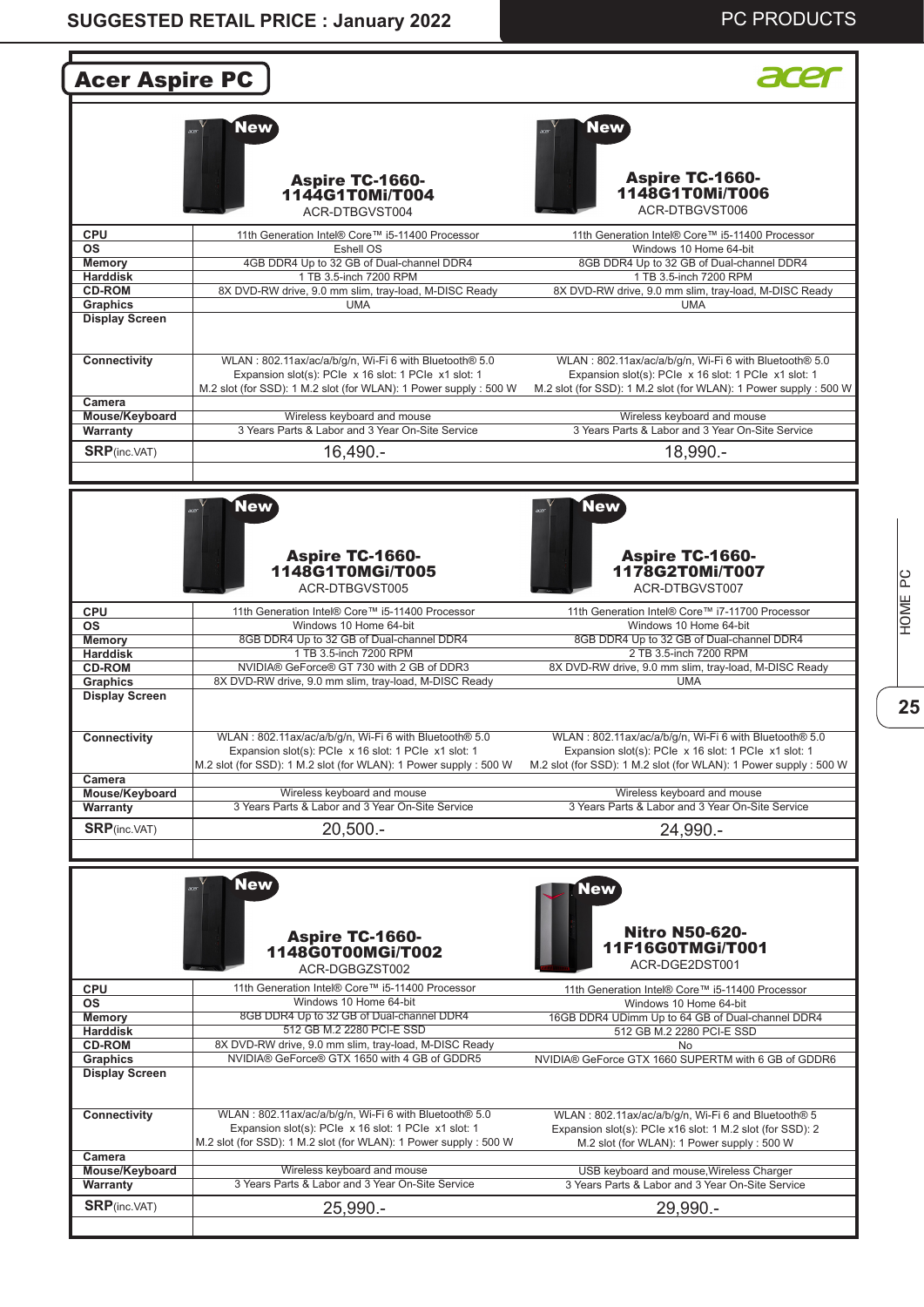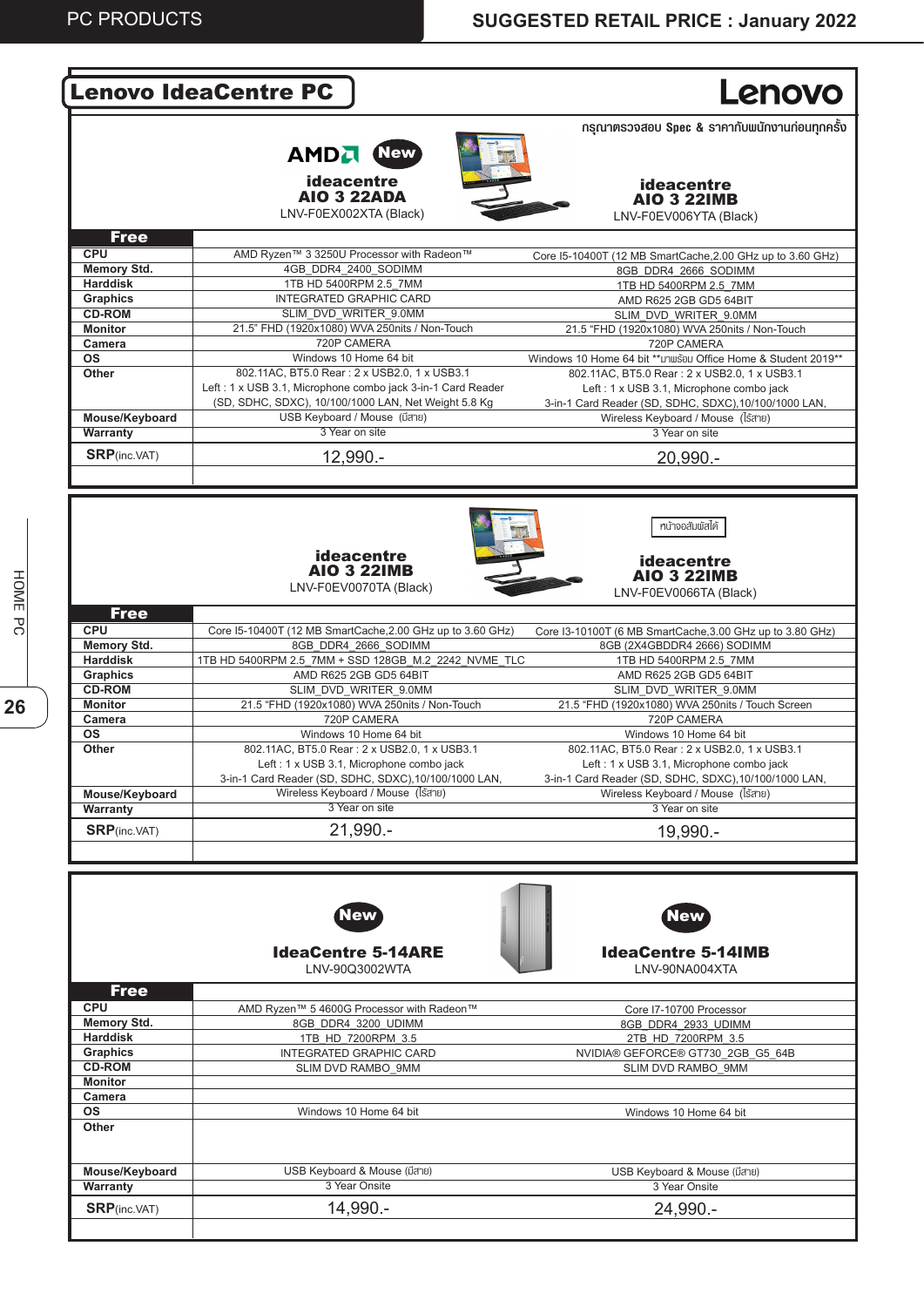| <b>HPI Consumer PC</b>               |                                                                              |                                                                                                     |
|--------------------------------------|------------------------------------------------------------------------------|-----------------------------------------------------------------------------------------------------|
|                                      | <b>HP Pavilion</b><br>TP01-1010d<br>(Natural silver)<br>HPI-4C9R3PA#AKL      | *ราคานี้ไมรวมจอมอนิเตอร์<br><b>HP Pavilion</b><br>TP01-1013d<br>(Natural silver)<br>HPI-4C9R6PA#AKL |
| Processor                            | AMD Ryzen™ 3 4300G (3.8 GHz)                                                 | Core i3-10105 (3.70 GHz)                                                                            |
| Cache<br><b>Memory Std.</b>          | 4 MB L3<br>4 GB DDR4-3200 MHz RAM                                            | 4GB DDR4 2666                                                                                       |
| <b>Chipset</b>                       |                                                                              |                                                                                                     |
| <b>Harddisk</b>                      | 1 TB 7200 rpm SATA                                                           | 1TB 7200                                                                                            |
| <b>CD-ROM</b><br>Fax/Modem           | DVD-Writer<br>Integrated 10/100/1000 GbE LAN, Realtek 802.11a/b/g/n/ac (2x2) | DVD-Writer<br>Integrated 10/100/1000 GbE LAN                                                        |
| Audio                                |                                                                              |                                                                                                     |
| <b>Graphics</b><br><b>Expandable</b> | <b>AMD Radeon Graphics</b><br>2 M.2 (1 for SSD, 1 for WLAN);                 | Intel Internal Graphics<br>2 M.2: 1 PCIe x16: 1 PCIe x1                                             |
|                                      | 1 PCIe x16; 1 PCIe x1                                                        |                                                                                                     |
| <b>Monitor</b><br><b>OS</b>          | Windows 10 Home                                                              | Windows 10 Home                                                                                     |
| Warranty                             | 3-3-3 warranty (part/labor/on site)                                          | 3-3-3 warranty (part/labor/on site)                                                                 |
| <b>SRP</b> (inc.VAT)                 | 15,490.-                                                                     | $15,990 -$                                                                                          |
|                                      | <b>HP Pavilion</b><br>TP01-1009d<br>(Natural silver)                         | <b>HP Pavilion</b><br>TP01-1012d<br>(Natural silver)<br>HPI-4C9R5PA#AKL                             |
|                                      | HPI-4C9R2PA#AKL                                                              |                                                                                                     |
| Processor<br>Cache                   | AMD Ryzen™ 5 4600G (3.7 GHz)<br>8 MB L3                                      | Core i3-10105 (3.70 GHz)                                                                            |
| <b>Memory Std.</b>                   | 8 GB DDR4-3200 MHz RAM                                                       | 8GB DDR4 2666                                                                                       |
| Chipset<br><b>Harddisk</b>           | 1 TB 7200 rpm SATA                                                           | 1 TB 7200 rpm SATA HDD                                                                              |
| <b>CD-ROM</b>                        | DVD-Writer                                                                   | DVD-Writer                                                                                          |
| Fax/Modem                            | Integrated 10/100/1000 GbE                                                   | WLAN RT ac 2x2 +BT 5                                                                                |
| <b>Audio</b><br><b>Graphics</b>      | LAN, Realtek 802.11a/b/q/n/ac (2x2)<br>AMD Radeon <sup>™</sup> Graphics      | Intel Internal Graphics                                                                             |
| Expandable                           | 2 M.2 (1 for SSD, 1 for WLAN);<br>1 PCIe x16; 1 PCIe x1                      | HP 3-in-1 memory card reader                                                                        |
| <b>Monitor</b><br>ΟS                 |                                                                              | Windows 10 Home                                                                                     |
| Warranty                             | Windows 10 Home<br>3-3-3 warranty (part/labor/on site)                       | 3-3-3 warranty (part/labor/on site)                                                                 |
| <b>SRP</b> (inc.VAT)                 | 16,990.-                                                                     | $16,990. -$                                                                                         |
|                                      | <b>HP Pavilion</b><br>TP01-1011d<br>(Natural silver)<br>HPI-4C9R4PA#AKL      | <b>HP Pavilion</b><br><b>TP01-2015d</b><br>(Natural silver)<br>HPI-4C9S1PA#AKL                      |
| <b>Processor</b><br>Cache            | Core i3-10105 (3.70 GHz)                                                     | Intel® Core™ i5-11400 (2.6 GHz)                                                                     |
| <b>Memory Std.</b>                   | 8GB DDR4 2666                                                                | 8 GB DDR4-2933 MHz RAM                                                                              |
| <b>Chipset</b><br><b>Harddisk</b>    | 1 TB 7200 rpm SATA HDD                                                       | 1 TB 7200 rpm SATA HDD                                                                              |
| <b>CD-ROM</b>                        | DVD-Writer                                                                   | DVD-Writer                                                                                          |
| Fax/Modem<br>Audio                   | WLAN RT ac 2x2 +BT 5                                                         | 10/100/1000 GbE LAN, Realtek RTL8822CE 802.11a/b/g/n/ac (2x2)                                       |
| <b>Graphics</b>                      | NVIDIA GT 1030 2GB                                                           | Intel® Iris® X <sup>e</sup> Graphics                                                                |
| <b>Expandable</b>                    | HP 3-in-1 memory card reader                                                 | HP 3-in-1 memory card reader                                                                        |
| <b>Monitor</b>                       |                                                                              |                                                                                                     |
| $\overline{\text{os}}$<br>Warranty   | Windows 10 Home<br>3-3-3 warranty (part/labor/on site)                       | Windows 10 Home<br>3-3-3 warranty (part/labor/on site)                                              |
|                                      |                                                                              |                                                                                                     |
| <b>SRP</b> (inc.VAT)                 | 18,990.-                                                                     | 19,990.-                                                                                            |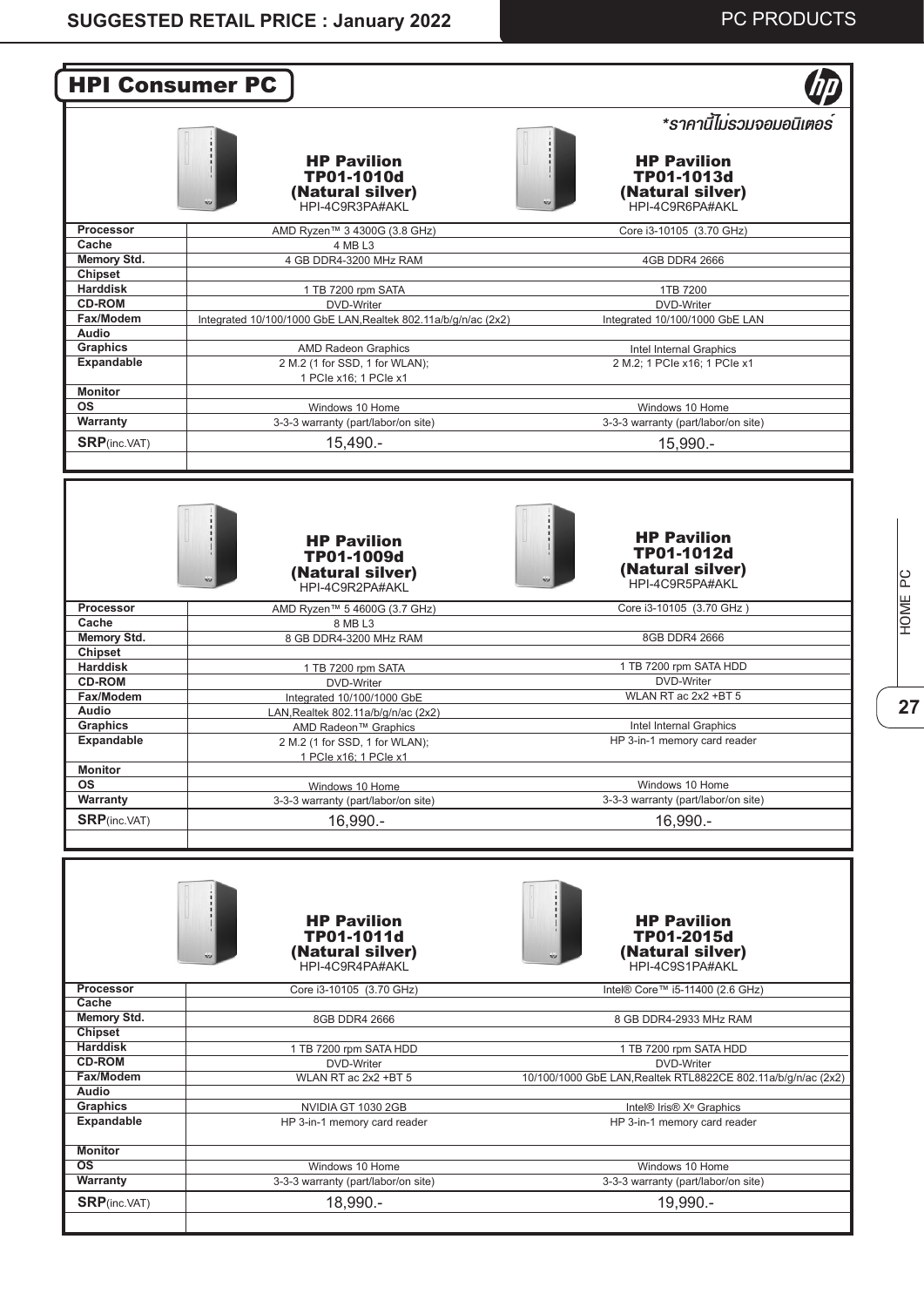

|                        | <b>HP AIO</b><br>22-df0037d<br>(Non Touch) (White)<br>HPI-4C9F2PA#AKL |
|------------------------|-----------------------------------------------------------------------|
| <b>Processor</b>       | Core i3-10100T (3.0GHz)                                               |
| Cache                  |                                                                       |
| Memory Std.            | 4GB DDR4 2666                                                         |
| <b>Chipset</b>         |                                                                       |
| <b>Harddisk</b>        | 1 TB 7200 rpm SATA HDD                                                |
| <b>CD-ROM</b>          | DVD-Writer                                                            |
| Fax/Modem              | Integrated 10/100/1000 GbE LAN                                        |
| Audio                  |                                                                       |
| Graphics               | NVIDIA Gef MX330                                                      |
| Expandable             | HP 3-in-1 memory card reader                                          |
|                        |                                                                       |
| <b>Monitor</b>         | 21.5" diagonal, FHD (1920 x 1080)                                     |
| $\overline{\text{os}}$ | Windows 10 Home                                                       |
| Warranty               | 3-3-3 warranty (part/labor/on site)                                   |
| <b>SRP</b> (inc.VAT)   | $21,490. -$                                                           |
|                        |                                                                       |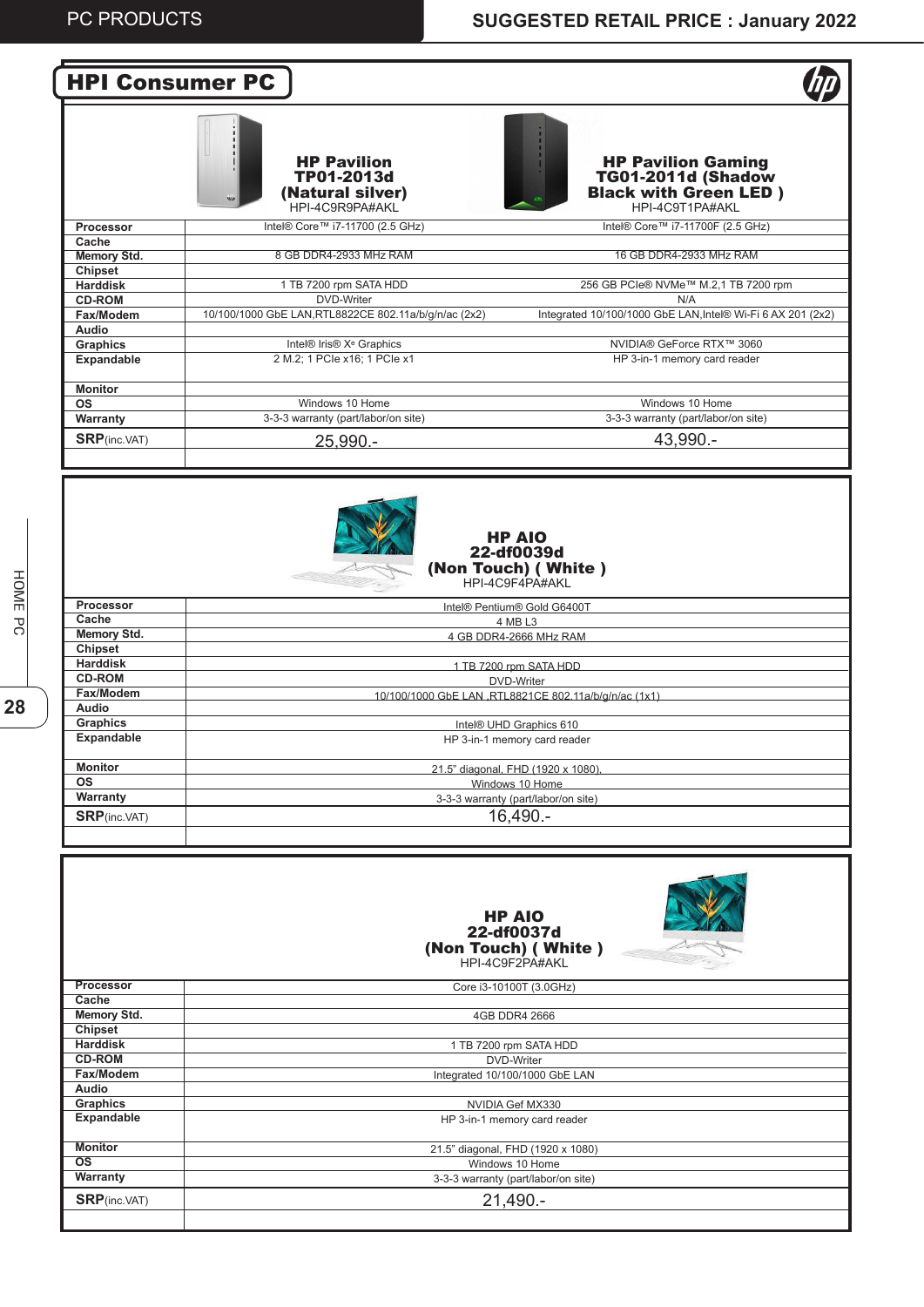# HPI Consumer PC



HP AIO 22-df0033d (Non Touch) ( White )



|                      | HPI-4C9E0PA#AKL                                       | HPI-4C9D8PA#AKL                                       |
|----------------------|-------------------------------------------------------|-------------------------------------------------------|
| <b>Processor</b>     | AMD Athlon™ 3150U (2.4 GHz)                           | AMD Ryzen™ 3 3250U (2.6 GHz)                          |
| Cache                | 4 MB L3                                               | 4 MB L3                                               |
| Memory Std.          | 4 GB DDR4-2400 MHz RAM                                | 8 GB DDR4-2400 MHz RAM                                |
| Chipset              |                                                       |                                                       |
| <b>Harddisk</b>      | 1 TB 7200 rpm SATA HDD                                | 1 TB 7200 rpm SATA HDD                                |
| <b>CD-ROM</b>        | DVD-Writer                                            | DVD-Writer                                            |
| Fax/Modem            | 10/100/1000 GbE LAN ,RTL8821CE 802.11a/b/q/n/ac (1x1) | 10/100/1000 GbE LAN, RTL8821CE 802.11a/b/q/n/ac (1x1) |
| Audio                |                                                       |                                                       |
| <b>Graphics</b>      | AMD Radeon™ Graphics                                  | AMD Radeon™ Graphics                                  |
| <b>Expandable</b>    | HP 3-in-1 memory card reader                          | HP 3-in-1 memory card reader                          |
| <b>Monitor</b>       | 21.5" diagonal, FHD (1920 x 1080)                     | 21.5" diagonal, FHD (1920 x 1080)                     |
| <b>OS</b>            | Windows 10 Home                                       | Windows 10 Home                                       |
| Warranty             | 3-3-3 warranty (part/labor/on site)                   | 3-3-3 warranty (part/labor/on site)                   |
| <b>SRP</b> (inc.VAT) | 15,490.-                                              | 17,990.-                                              |
|                      |                                                       |                                                       |



#### HP AIO 22-df1024d (Non Touch) ( White )



HP AIO 22-df1023d (Non Touch) ( White ) HPI-4C9F5PA#AKL

|                      | $\sim$ $\sim$ $\sim$<br>HPI-4C9F6PA#AKL     | $\sim$ $\sim$<br>HPI-4C9F5PA#AKL                             |
|----------------------|---------------------------------------------|--------------------------------------------------------------|
| <b>Processor</b>     | Intel® Core™ i5-1135G7                      | Intel® Core™ i5-1135G7                                       |
| Cache                | 8 MB L3                                     | 8 MB L3                                                      |
| Memory Std.          | 4 GB DDR4-3200 MHz RAM                      | 8 GB DDR4-3200 MHz RAM                                       |
| Chipset              |                                             |                                                              |
| <b>Harddisk</b>      | 1 TB 7200 rpm SATA HDD                      | 1 TB 7200 rpm SATA HDD                                       |
| <b>CD-ROM</b>        | DVD-Writer                                  | DVD-Writer                                                   |
| Fax/Modem            | 10/100/1000 GbE LAN, 802.11a/b/g/n/ac (1x1) | 10/100/1000 GbE LAN,802.11a/b/g/n/ac (1x1)                   |
| Audio                |                                             |                                                              |
| <b>Graphics</b>      | Intel® Iris® X <sup>e</sup> Graphics        | Intel <sup>®</sup> Iris <sup>®</sup> X <sup>e</sup> Graphics |
| <b>Expandable</b>    | HP 3-in-1 memory card reader                | HP 3-in-1 memory card reader                                 |
| <b>Monitor</b>       | 21.5" diagonal, FHD (1920 x 1080),          | 21.5" diagonal, FHD (1920 x 1080)                            |
| OS.                  | Windows 10 Home                             | Windows 10 Home                                              |
| Warranty             | 3-3-3 warranty (part/labor/on site)         | 3-3-3 warranty (part/labor/on site)                          |
| <b>SRP</b> (inc.VAT) | $22,490. -$                                 | 22,990.-                                                     |
|                      |                                             |                                                              |



# ပြ **29**<br>**29**<br>**29** HOME I